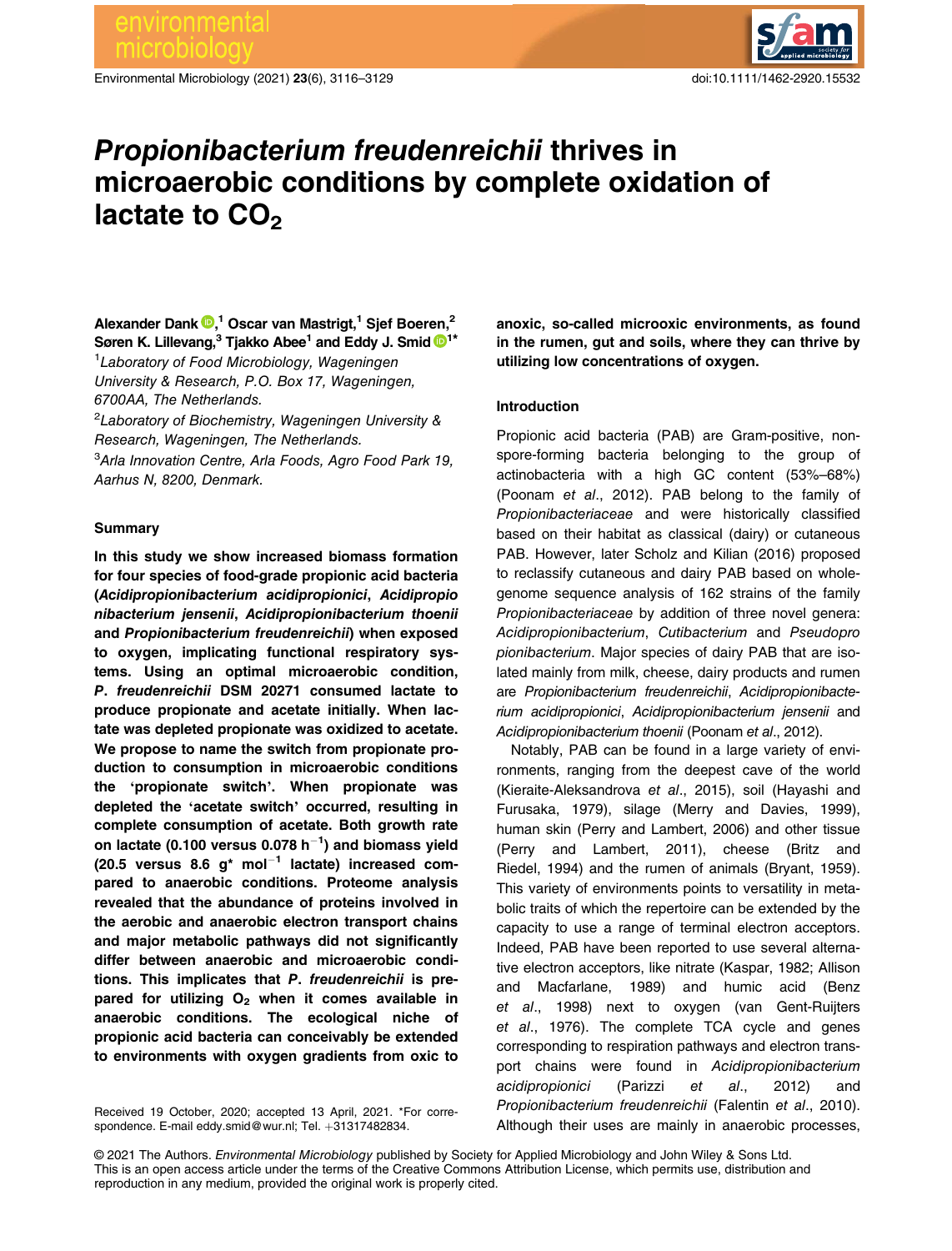the presence of all genes required for respiration and fully functional electron transport chains (Falentin et al., 2010; Parizzi et al., 2012) shows the potential for applications in (micro)aerobic biotechnological processes. However, studies addressing the effect of oxygen on PAB present contradicting results. An increased growth rate and biomass production are reported for P. freudenreichii (Quesada-Chanto et al., 1998; Cardoso et al., 2004), showing the potential benefit of using oxygen as a terminal electron acceptor. However, also the inability of P. freudenreichii to grow aerobically on agar plates, lower growth rates (de Vries et al., 1972; Ye et al., 1996) and decrease of cytochrome synthesis and consequent loss of electron transport chain integrity are reported under aerobic conditions (de Vries et al., 1972), which shows the sensitivity of P. freudenreichii to high levels of oxygen. Oxygen toxicity can be combatted by PAB by expressing superoxide dismutase, catalase and cytochrome c oxidase, although the distribution of these enzymes seems to be species-specific (Cove et al., 1987). The relationship of various species of PAB with oxygen is thus complex and requires further study.

The aims of this study are twofold. First, we determined biomass formation and metabolite production of foodgrade PAB strains as a function of various exposure to oxygen. The food-grade PAB strains are represented by the species A. acidipropionici, A. jensenii, A. thoenii, P. freudenreichii subsp. freudenreichii and P. freudenreichii subsp. shermanii. Second, the commonly used dairy

isolate P. freudenreichii DSM 20271 was selected for an in-depth study of its response to oxygen. An optimum oxygen flux was determined in chemostat cultivations and using this oxygen concentration the biomass production, primary metabolite production and proteome were monitored during long-term cultivation. Our study provides implications for PAB ecology as well as industrial applications including increased biomass production and yield enhancements for efficient production of PAB adjunct cultures and/or for various biotechnological purposes, like vitamin and aroma production.

#### Results and discussion

## Screening of response to oxygen for 16 propionic acid bacteria

In this study we screened the response to various levels of oxygen for 16 PAB strains (Supplementary File 1). Biomass formation (optical density at  $OD_{600nm}$ ) was determined for each strain after 5 days of incubation in yeast extract lactate (YEL) medium in three conditions: (i) aerobic shaking (120 rpm), (ii) aerobic static and (iii) anaerobic. Anaerobic cultivation resulted in a mean OD<sub>600nm</sub> value of 2.6  $\pm$  0.2, aerobic static in a mean  $OD_{600nm}$  of 5.0  $\pm$  0.3 and aerobic shaken in a mean OD<sub>600nm</sub> of 4.8  $\pm$  1.0 (Fig. 1A). A significant difference between the  $OD_{600nm}$  values was found between anaerobic and aerobic static ( $P < 1E^{-5}$ , Pairwise Wilcoxon test).



Species A acidipropionici A jensenii A thoenii P F freudenreichii subsp. freudenreichii P F freudenreichii subsp. shermanii

Fig. 1. Biomass production (A) and acetate production (B) for four species of propionic acid bacteria of cells growing in aerobic shaking (120 rpm), aerobic static and anaerobic conditions. Each data point represents the average of biological duplicates for each individual strain  $(n = 16$  strains). [Color figure can be viewed at [wileyonlinelibrary.com\]](http://wileyonlinelibrary.com)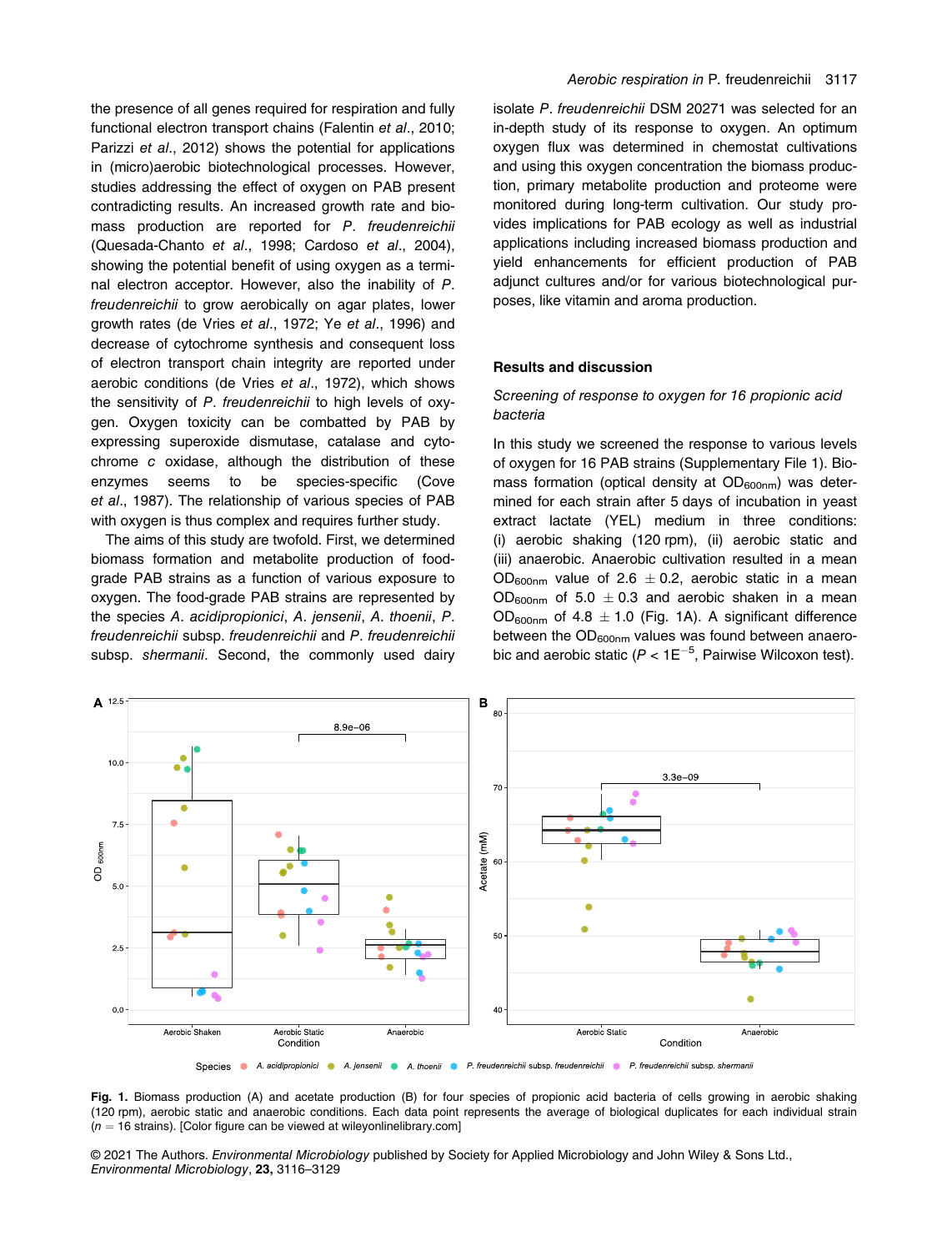The availability of oxygen enhanced biomass formation in static conditions for all strains, although the strain-tostrain variation was enlarged. In aerobic shaken conditions the increased oxygen levels resulted in lower biomass production of the selected P. freudenreichii subsp. freudenreichii and P. freudenreichii subsp. shermanii strains compared to anaerobic conditions. Several A. acidipropionici, A. thoenii and A. jensenii strains were able to produce similar or higher biomass compared to anaerobic conditions and thus are more tolerant to higher oxygen levels.

Metabolite formation was determined for aerobic static and anaerobic conditions. The presence of oxygen resulted in a significantly higher amount of acetate being produced by strains incubated in aerobic static conditions  $(P < 1e^{-8}$ , Wilcoxon rank-sum test) compared to anaerobic conditions (Fig. 1B). Higher acetate production in aerobic conditions provides evidence that active electron transport using oxygen as terminal electron acceptor is widespread in PAB. The higher biomass formation shows that PAB can energetically benefit from respiratory electron transport, in line with the genomic information available for P. freudenreichii (Falentin et al., 2010) and A. acidipropionici (Parizzi et al., 2012). However, our results also clearly demonstrate the toxicity of high oxygen levels for certain PAB in aerobic shaking conditions.

Inter- and intra-species differences in the aerotolerance of PAB may be explained by variability in oxygen-defence systems (Cove et al., 1987), hence each individual strain must have an optimal level of oxygen at which it can combat oxygen toxicity and have maximal energetic benefit. We focussed further on studying the effect of oxygen on the commonly used cheese adjunct culture P. freudenreichii DSM 20271, which obtained an  $OD_{600nm}$ of 4.0 in aerobic static conditions and an  $OD_{600nm}$  of 0.9 in aerobic shaken conditions, clearly showing both the growth stimulation effect of  $O<sub>2</sub>$  and its toxicity at higher exposure. In order to find the optimal oxygen concentration for P. freudenreichii DSM 20271, we performed chemostat cultivations at pH 7.0 at a constant dilution rate of 0.1  $h^{-1}$ , while varying the amount of oxygen supplied to the system. The highest concentrations of biomass were formed using oxygen supplies of 4.2 and 8.4 mL  $O_2$ \*L medium<sup>-1</sup>\*min<sup>-1</sup>. At oxygen supplies above 8.4 mL  $O_2$ <sup>\*</sup>L medium<sup>-1\*</sup>min<sup>-1</sup> the biomass formation showed a sharp decline (Supplementary Fig. 1). In further experiments, an oxygen supply of 6.3 mL  $O_2^{\star}$ L  $median^{-1*}$ min<sup>-1</sup> was used to study the growth, metabolite production and proteome of P. freudenreichii DSM 20271.

# Microaerobic conditions increase biomass production in prolonged batch cultivations by complete oxidation of lactate

Metabolite production and biomass formation. Propionibacterium freudenreichii DSM 20271 was cultured in a prolonged batch cultivation in pH and temperaturecontrolled bioreactors for a period of 21 days. Biomass production, primary metabolite production (Fig. 2) and proteomes were monitored. In anaerobic conditions lactate was consumed within 72 h and a stable propionate:acetate ratio of 2.1:1 was found throughout the duration of the cultivation after lactate depletion. Without additional external electron acceptors P. freudenreichii is thus unable to further degrade these organic acids.

In microaerobic conditions lactate was completely oxidized in three distinguishable phases, (i) Lactate was consumed and propionate and acetate were produced, (ii) propionate was oxidized to acetate and (iii) acetate was completely oxidized to  $CO<sub>2</sub>$  (Fig. 2). Oxygen was actively consumed throughout the cultivation, as



Fig. 2. Metabolite production and biomass production (black line) of P. freudenreichii DSM 20271 during cultivation under anaerobic and microaerobic (6.3 mL  $O_2$ <sup>\*</sup>L  $median^{-1*}min^{-1}$ ) conditions over a course of 21 days. Three clear phases can be distinguished: Growth phase 1 – Lactate consumption and propionate and acetate formation. Growth phase 2 – Propionate conversion to acetate and  $CO<sub>2</sub>$ . Phase  $3 -$  Acetate oxidation to  $CO<sub>2</sub>$ . Error bars present the standard error of biological replicates. Biological replicates are displayed by either triangles ( $n = 3$ ) or circles ( $n = 2$ ). [Color figure can be viewed at [wileyonlinelibrary.com](http://wileyonlinelibrary.com)]

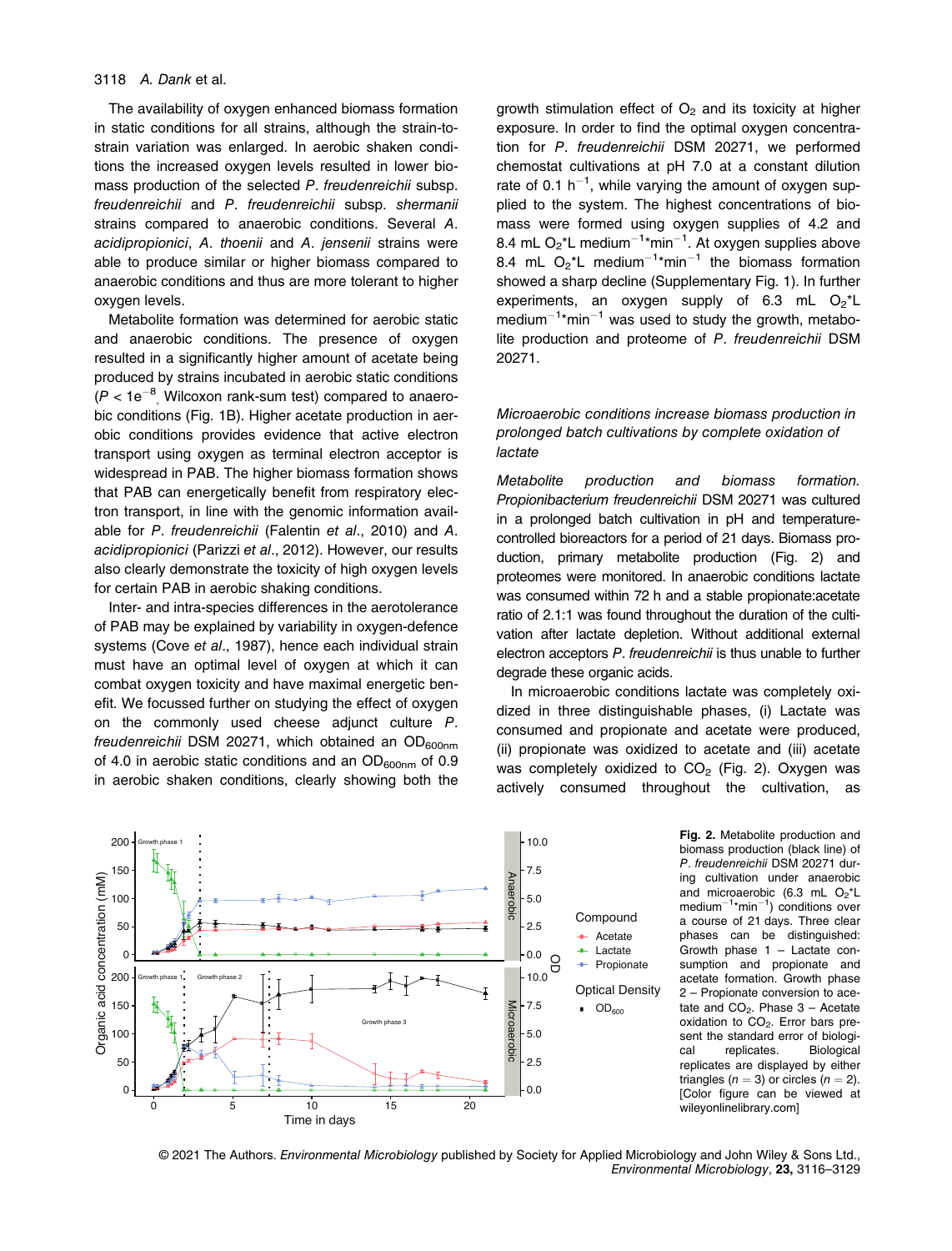dissolved oxygen levels dropped below the detection limit 1 day after inoculation and remained undetectable until all propionate was consumed. Oxygen levels also remained undetectable during acetate consumption, but increased again towards the end of the acetate consumption phase, signifying a reduction in respiration rate (Supplementary Fig. 2). Metabolite production and biomass formation in each phase is discussed below.

• Lactate consumption phase. In microaerobic conditions, lactate was consumed within 46 h and propionate and acetate were formed in a ratio of 1.56:1. A significantly higher maximum growth rate (0.100  $\pm$  0.002 h<sup>-1</sup> versus 0.078  $\pm$  0.004 h $^{-1}$ , one-tailed *t*-test,  $P <$  0.01) and higher biomass (OD<sub>600nm</sub> of 3.7  $\pm$  0.5 versus 2.9  $\pm$  0.6, one-tailed *t*-test,  $P < 0.05$ ) were achieved in the lactate consumption phase (phase 1) for cells grown microaerobically compared to anaerobically grown cells. Anaerobic fermentation of lactate resulted in an average yield of 8.6  $\pm$  1.2 g cell dry weight\* mol<sup>-1</sup> lactate (Table 1), in line with the yield of 8.1 g cell dry weight\* mol<sup>-1</sup>lactate reported by de Vries et al. (1973) for anaerobic growth on a synthetic medium but low compared to the yield of 10.2 on complex lactate medium. Differences in yeast extract content may account for the different yield reported by de Vries et al. (1973). Microaerobic conditions yielded 11.6  $\pm$  0.7 g cell dry weight\*  $mol^{-1}$  lactate, a 1.3-fold increase compared to anaerobic conditions. The production of propionate in microaerobic conditions implies that the flux through the electron transport chain is limited or stoichiometrically constrained by the availability of oxygen, resulting in propionate production as the main electron sink.

• Propionate consumption phase. As cells deplete their lactate pool, the secreted organic acids become a potential source of energy in the presence of external terminal electron acceptors. When lactate was depleted, a switch from production to consumption of propionate was observed in microaerobic conditions (phase 2). Propionate was depleted after 143 h and an increase of biomass from  $OD_{600nm}$  3.7  $\pm$  0.5 to 9.2  $\pm$  1.1 was observed. Growth rates in the propionate consumption phase decreased to  $0.008 \pm 0.003 \text{ h}^{-1}$ . Microaerobic conditions yielded an average estimated biomass of  $20.5 \pm 2.3$  g cell dry weight\*mol<sup>-1</sup> lactate after exhaustion of propionate, a 2.4-fold increase compared to the yield observed on lactate in anaerobic conditions.

A switch from propionate production to consumption was also observed by Ye et al. (1996) after changing from anaerobic to aerobic conditions in P. freudenreichii. Escherichia coli switches from production towards dissimilation of secreted acetate ('the acetate switch') when its preferred substrate becomes limiting and electron transport is possible (Wolfe, 2005). In analogy to this 'acetate switch', we propose to name the change from production to consumption of propionate when lactate is depleted in presence of electron acceptors in P. freudenreichii the 'propionate switch'.

• Acetate consumption phase. Interestingly, the addition of diluted hydrochloric acid to control the pH in the bioreactor continued from this point onwards, indicating consumption of organic acids. Indeed acetate consumption was observed after depletion of propionate (phase 3). Acetate was consumed and no other organic acids were detected, indicating complete oxidation to  $CO<sub>2</sub>$ . Beck and Schink (1995) showed P. freudenreichii DSM 20271 is able to completely oxidize acetate through a modified citric acid cycle using hexacyanoferrate as electron acceptor, supporting our findings. The oxidation of acetate was not accompanied by a further increase in OD600nm, in line with results of Beck and Schink (1995) who found linear growth kinetics and a maximum biomass increase of two. The linear growth kinetics observed on acetate could explain the preferred order of the 'propionate switch' with the production of acetate instead of complete combustion of propionate immediately. A schematic overview of the consumption phases based on proteome analysis and literature of P. freudenreichii metabolism (discussed below) is shown in Fig. 5.

Table 1. Calculated cell dry weight, summation of cell yield after each phase and maximum growth rate of P. freudenreichii grown in anaerobic or microaerobic conditions.

| Condition    | Cell dry weight $(g^*$ kg <sup>-1</sup> ) | Yield (q $CDW^*$ mol <sup>-1</sup> ) | Maximum growth rate $(h^{-1})$ |
|--------------|-------------------------------------------|--------------------------------------|--------------------------------|
| Microaerobic |                                           | Lactate consumption phase            |                                |
|              | $1.8 \pm 0.4$                             | $11.6 \pm 0.7$                       | $0.100 \pm 0.001$              |
|              |                                           | Propionate consumption phase         |                                |
|              | $3.1 \pm 0.10$                            | $20.5 \pm 2.3$                       | $0.008 \pm 0.003$              |
|              |                                           | Acetate consumption phase            |                                |
|              | $3.1 \pm 0.03$                            | $20.3 \pm 1.8$                       |                                |
| Anaerobic    | Lactate consumption phase                 |                                      |                                |
|              | $1.4 \pm 0.02$                            | $8.6 \pm 1.2$                        | $0.078 \pm 0.004$              |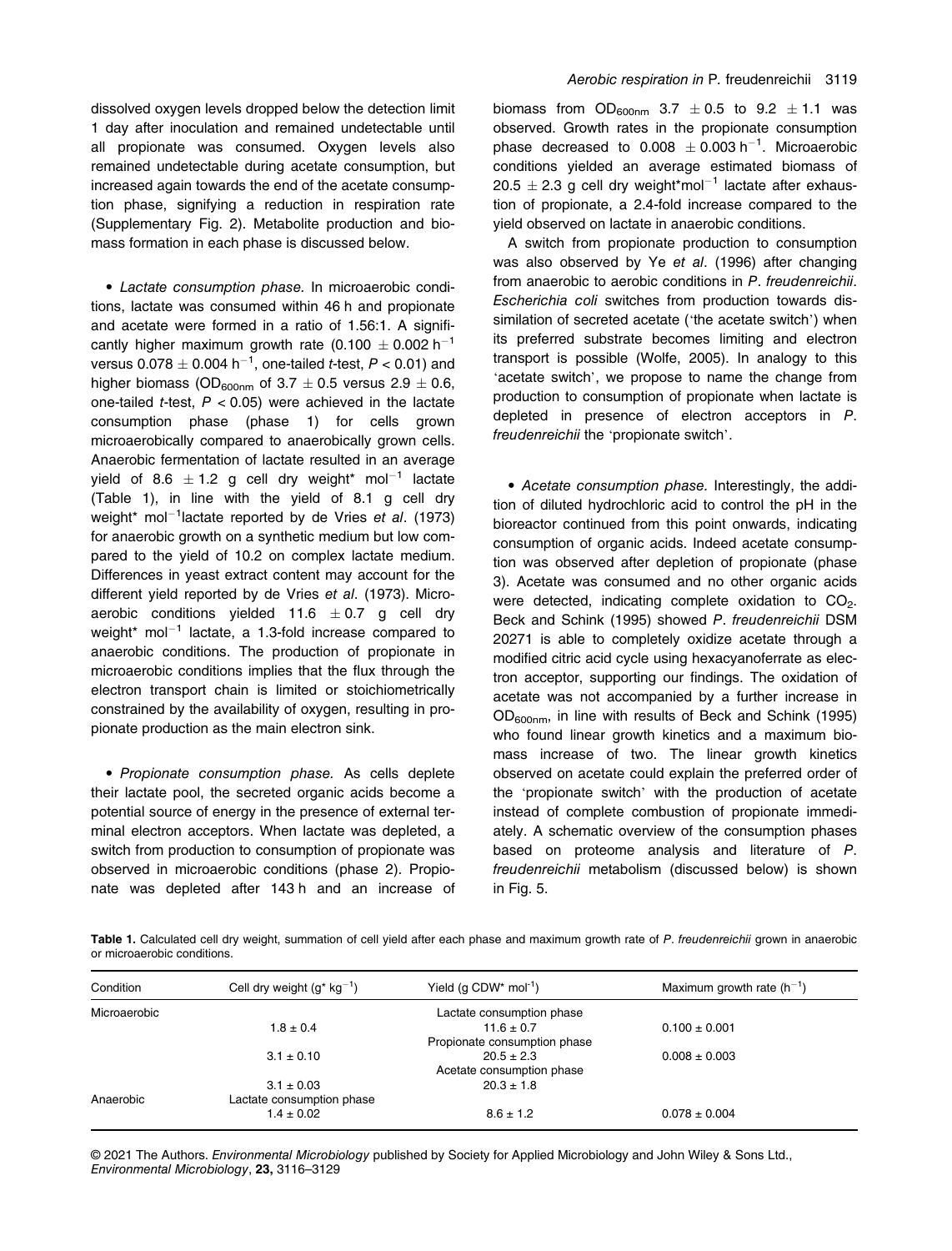In order to metabolize lactate, propionate and acetate as carbon sources, these compounds have to be transported into the cell. The undissociated form of these acids are membrane permeable (Salmond et al., 1984; Saparov et al., 2006) by passive diffusion. In our cultivations (pH 7.0) the main form of the acids is dissociated and these require active transport systems. The presence of a transporter of propionate and/or acetate would greatly increase the ability to grow on these substrates in environments with neutral pH. L-lactate and D-lactate can be transported into the cell by lactate permease (LldP) (Núñez et al., 2002), which has also been identified in the genome of P. freudenreichii. For propionate and acetate we did not find any annotated transporters in the genome of P. freudenreichii. Monocarboxylate uptake systems for propionate and acetate have been described for several other bacteria (Fernández-Briera and Garrido-Pertierra, 1988; Ebbighausen et al., 1991; Hosie et al., 2002; Gimenez et al., 2003; Reed et al., 2006) and yeast (Casal et al., 1996). Blasting JEN1, a high-affinity symporter of lactate, pyruvate and acetate in Saccharomyces cerevisiae, resulted in a protein hit with 46% homology in P. freudenreichii annotated as Ydjk, a sugar (and other) transporter of unknown function which was not detected in our proteome analysis. In order to elucidate whether or not active transporters for propionate and/or acetate are present in P. freudenreichii, studies on the uptake rates of these monocarboxylates at different pH values need to be performed. This also further elucidates the effect of pH on the growth performance of P. freudenreichii on these monocarboxylates in the presence of external electron acceptors.

Bioenergetics. A functional respiratory chain greatly affects ATP production per substrate, as shown by the increased biomass yield in microaerobic conditions. Anaerobic growth on lactate using the Wood–Werkman cycle yields per three lactate, one ATP by substrate-level phosphorylation and  $2 \times 2/3$  ATP by fumarate reduction (Seeliger et al., 2002). This totals to a maximum ATP yield of 0.78 mol ATP per mol lactate.

The modified citric acid cycle suggested by Beck and Schink (1995) generates three NAD(P)H and one menaquinol per cycle from acetyl-CoA. Assuming lactate is converted to pyruvate by L-lactate:menaquinone oxidoreductase (1.1.5.12), generating menaquinol, and pyruvate entering the TCA through acetyl-CoA using pyruvate dehydrogenase (1.2.4.1/2.3.1.12/1.8.1.4), generating one NADH, a total yield of four NAD(P)H and two menaquinol per lactate is calculated.

The number of protons translocated across the membrane per electron transferred over an electron transport chain  $(H^+/e^-)$  consisting of a type-I NADH dehydrogenase, a menaquinone pool and cytochrome bd oxidase is two (2H<sup>+</sup>/e<sup>-</sup>) per NADH oxidized, one by type-I NADH dehydrogenase (Bongaerts et al., 1995) and one by the bd-type cytochrome (Bott and Niebisch, 2003). Oxidation of menaquinol via bd-type cytochrome results in one proton translocated per electron  $(1 H<sup>+</sup>/e<sup>-</sup>)$ . Since two electrons are transferred in NADH oxidation and two electrons are transferred in menaquinol oxidation a total of 20 protons can be translocated per lactate. Succinate: menaquinone reductase requires a proton gradient to reduce menaquinone, which lowers the total potential ATP production by protons with two translocated protons that cannot be used by ATPase (Schirawski and Unden, 1998). A total of 18 protons per lactate oxidized are calculated. Assuming ATPase requiring three protons per ATP (Bott and Niebisch, 2003) a theoretical ATP yield of six ATP per mol lactate oxidized is calculated. Complete oxidation of lactate would thus maximally increase the ATP yield by a factor of 7.7 compared to the ATP yield by fermentation.

Our experimental results showed an increase in biomass of 2.4-fold of cells in microaerobic conditions compared to anaerobic conditions, well within the limits of the maximum theoretical energetic advantage and similar to the biomass increase of 2.7 found by Pritchard et al. (1977) in chemostat conditions. The theoretical increase in biomass based on ATP generation difference is much higher (7.7 times). Partly, this may be explained by the expression of pyruvate oxidase (Marcellin et al., 2020). Our proteomics data showed pyruvate oxidase is expressed in anaerobic and microaerobic conditions and low oxygen contents did not significantly change expression. If pyruvate oxidase is used as an oxygen-consuming defence mechanism in microaerobic conditions instead of pyruvate dehydrogenase or pyruvate ferredoxin oxidoreductase in anaerobic conditions, less reducing equivalents (one less NADH) are produced and the theoretical ATP yield is lowered by 1.33 ATP. However, the theoretical yield when assuming pyruvate oxidase activity is still much higher. Beck and Schink (1995) report sub-exponential growth kinetics and as a consequence low biomass yields when acetate is oxidized by P. freudenreichii. We hypothesize that because of these sub-exponential growth kinetics, generated energy from acetate oxidation is mainly directed towards maintenance processes.

Proteome analysis of long-term batch cultivation. A proteomic analysis of cells in anaerobic and for each consumption phase in microaerobic conditions was performed. In total 1326 unique proteins were identified amongst all samples after strict filtering. For all identified proteins Volcano plots were prepared comparing the consumption phases and identifying significantly different abundant proteins (fourfold increase and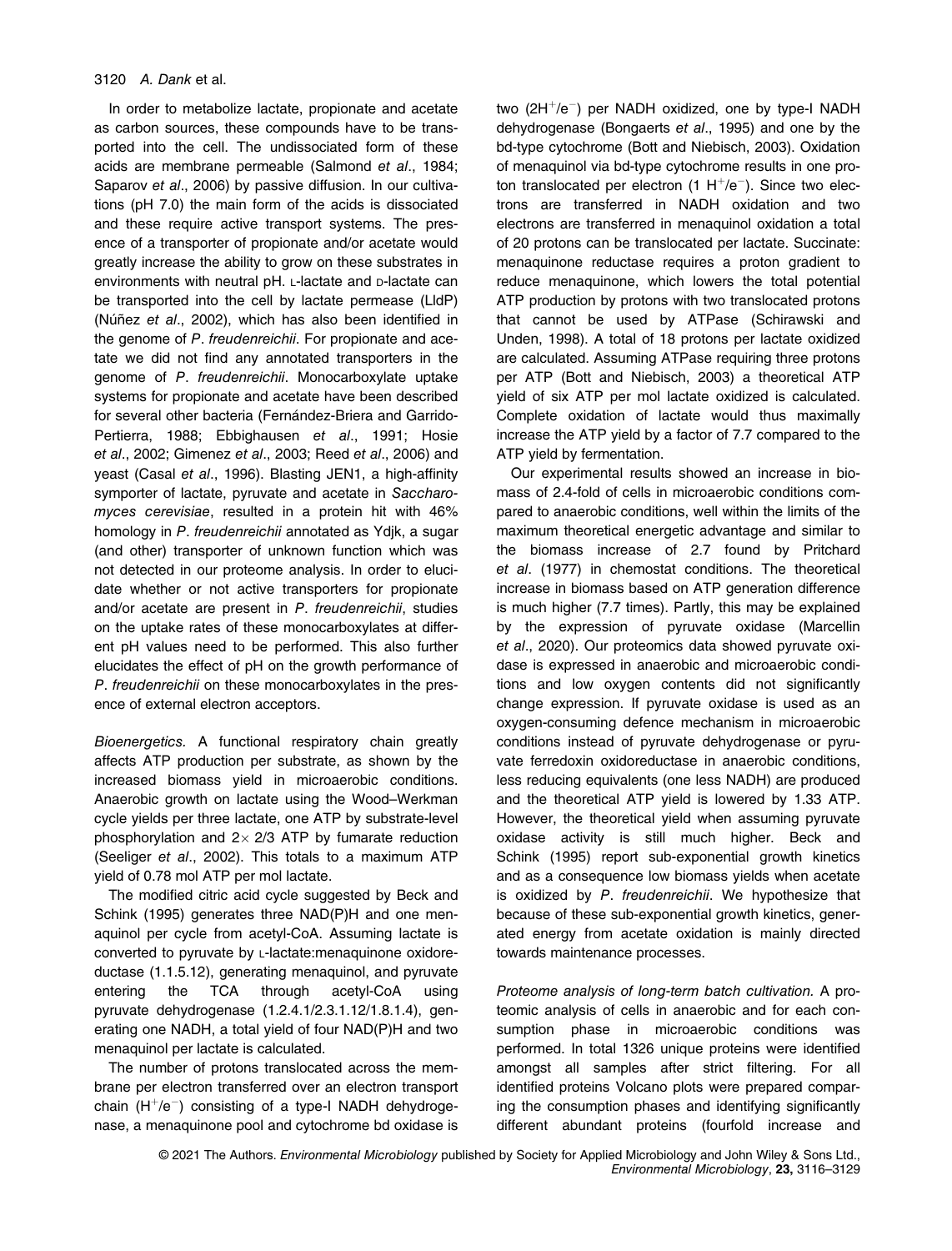$P < 0.01$  (Fig. 3)). A list with all significantly differentially expressed proteins for all conditions can be found in Supplementary File 2.

To determine proteome similarity amongst samples and reveal protein expression patterns across samples we clustered the samples using hierarchical clustering and K-means partitioning (MacQueen, 1967). Hierarchical clustering was used to cluster samples based on proteome similarity. K-means partitioning was applied with  $k = 8$  for identification of clusters of proteins with similar expression patterns across the samples (Karimpour-Fard et al., 2015) (Fig. 4, Supplementary File 3). Cluster 2, 3, 4 and 6 did not show specific patterns amongst hierarchically grouped samples and thus most likely consists of proteins that are continuously expressed and which expression patterns were based on random variance across individual samples. These clusters were not used for further analysis of protein expression. Cluster 1, 5 and 8 did show expression patterns correlated to the hierarchical grouping, indicating these protein expression patterns are clustered based on the differential expression in the different consumption phases and thus biologically relevant.

• Anaerobic and respiratory pathways are continuously expressed in anaerobic and microaerobic conditions. In both anaerobic and microaerobic conditions expression of the complete pathways for metabolism of lactate to propionate and acetate were detected. We detectedL-lactate permease (LldP), lactate dehydrogenase (NADH dependent) (Ldh1, Ldh2) and a complex of three proteins which has been linked to lactate oxidation coupled to fumarate reduction by quinones or to cytochromes (Lactate utilization protein (LldE, LldF, LldG)) (Pinchuk et al., 2009).

All proteins in the Wood–Werkman cycle were detected. Pyruvate-flavodoxin oxidoreductase (Nifj1), pyruvate oxidase (RM25\_0410) and pyruvate dehydrogenase (AceE, PdhB, BkdA1) were found, together with phosphate acetyltransferase (Pta) and acetate kinase (AckA) completing the pathway for acetate production. Interestingly, proteins involved in the Wood–Werkman cycle were as abundant in the propionate consumption phase compared to that in lactate consumption phase, and no upregulation of other enzymes known to be involved in bacterial propionate metabolism was found, supporting the hypothesis of the Wood–Werkman cycle running in reversed direction as the pathway for propionate oxidation, as previously suggested by Emde and Schink (1990).

The modified TCA cycle suggested by Beck and Schink (1995), menaquinone biosynthesis proteins, heme biosynthesis proteins and cytochrome bd oxidase subunit I (CydA) were all found to be expressed in anaerobic and microaerobic conditions. The expression of cytochrome bd

oxidase remained stable in anaerobic and microaerobic conditions. Cytochrome bd is characterized by a high affinity for  $O<sub>2</sub>$  and is preferentially expressed at low  $O<sub>2</sub>$  tension (Tseng et al., 1996; Giuffrè et al., 2014) but is also expressed at similar levels in anaerobic conditions in several bacteria (Govantes et al., 2000; Machado et al., 2006). Cytochrome bd oxidase is clearly linked to conditions in which the high affinity to oxygen (D'mello et al., 1996; Baughn and Malamy, 2004) of cytochrome bd oxidase becomes beneficiary for the scavenging of oxygen. The expression of cytochrome bd oxidase in P. freudenreichii even in anaerobic conditions suggests that P. freudenreichii is prepared for the availability of  $O<sub>2</sub>$ . In line with our results, in Cutibacterium acnes the whole respiratory chain was also expressed in anaerobic conditions (Brzuszkiewicz et al., 2011). Proteins needed for respiration processes are thus abundant in anaerobic conditions in the absence of additional external electron acceptors. We hypothesize this behaviour reflects adaptation to an environment in which variable but low supply of oxygen prevails. In such an environment, possession of an electron transport chain with a high affinity for oxygen is beneficial, while such an enzyme system does not need to cope with high concentrations of molecular oxygen. This hypothesis fits the observations that oxygen is toxic at high concentrations (de Vries et al., 1972) but at low rates can improve biomass production (this study and Pritchard et al. (1977).

• Microaerobic propionate and acetate consuming cells show distinct proteomes compared to lactate grown cells. The proteins involved in the conversion of lactate to pyruvate, Wood–Werkman cycle, acetate production and TCA cycle were not found to be significantly different in abundance when comparing anaerobic and microaerobic conditions for cells growing on lactate. Hierarchical clustering revealed proteomes were highly similar between anaerobic and microaerobic lactate-grown cells (Fig. 4). Only 12 proteins were found to be differentially expressed, supporting the evidence for similar expression patterns amongst lactate-grown cells. This points towards fermentative behaviour whenever lactate is present, even in microaerobic conditions, which is confirmed by the production of propionate.

Cells growing on propionate and acetate show distinct proteomes from lactate grown cells. This is reflected by the higher amount of significantly different expressed proteins compared to microaerobic lactate consuming cells (43 for propionate consuming cells and 70 for acetate consuming cells (Fig. 3)). Clear protein clusters with different expression patterns between lactate-grown and propionate or acetategrown cells were revealed using k-means clustering (cluster 1, 5 and 8).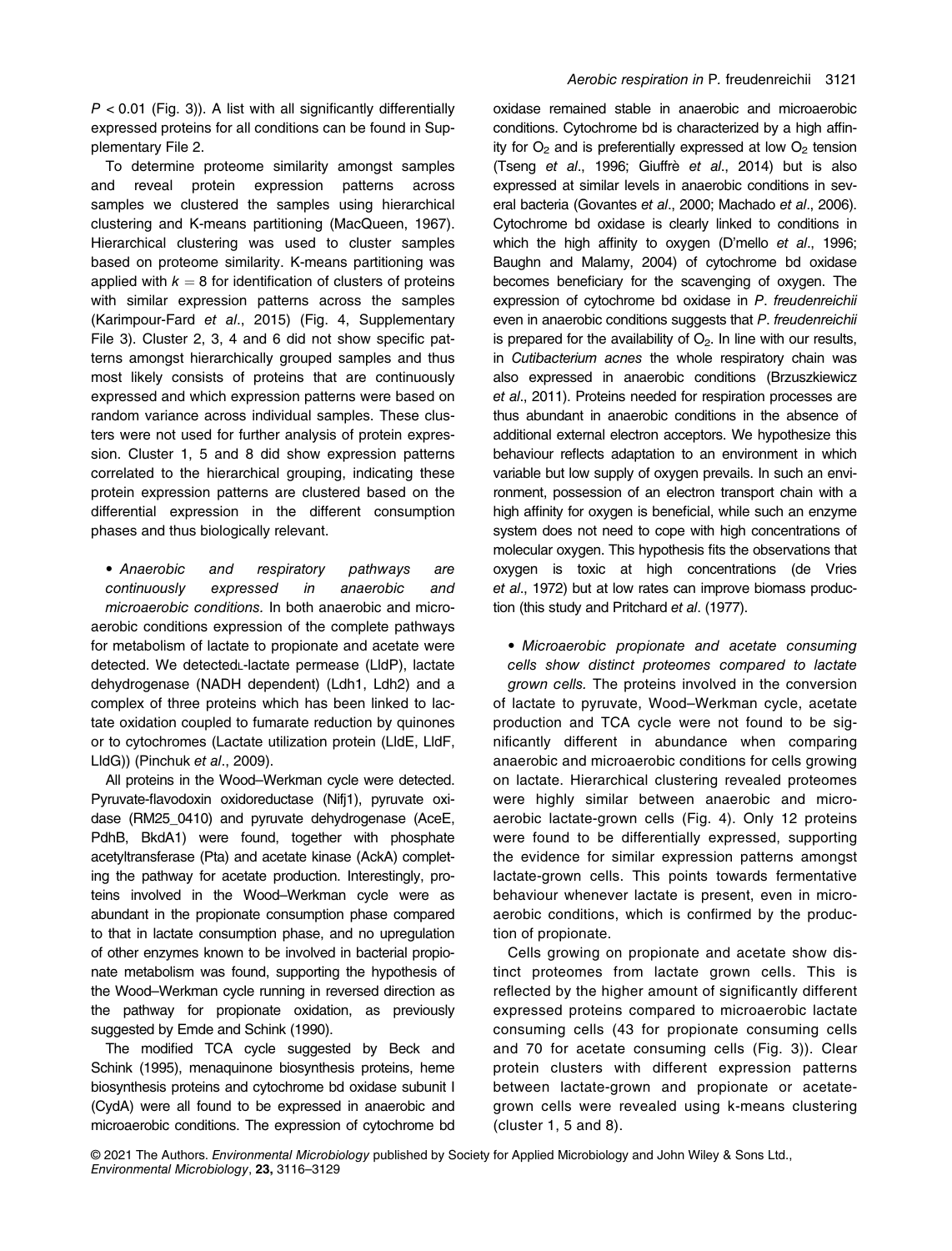

NS Log2 FC p−value <sup>p</sup> <sup>−</sup>value and log2 FC

Fig. 3. Volcano plots of proteomes measured during anaerobic and microaerobic growth conditions. A comparison is made between two phases: Reference versus treatment, positive log<sub>2</sub> fold change values indicate higher abundance in the reference sample, negative log<sub>2</sub> fold change values indicate higher abundance in the compared sample. Each point represents a unique protein. Colours represent significant differences between reference and treatment. Grey: Not significant (NS); green: >fourfold difference; blue: P < 0.01; red: >fourfold difference and P < 0.01 A list of significant proteins for each comparison is available in Supplementary File 2. [Color figure can be viewed at [wileyonlinelibrary.com\]](http://wileyonlinelibrary.com)

• Aerobic respiration is upregulated in propionate and acetate consuming cells. Cluster 1 consists of proteins upregulated in microaerobic propionate and acetategrown cells compared to anaerobic and microaerobic lactate-grown cells. Notably, the cluster contains proteins involved in pyruvate metabolism (pyruvate dehydrogenase, pyruvate ferredoxin oxidoreductase), as well as ferredoxin itself, indicating higher activity towards production of acetate (Marcellin et al., 2020). Several proteins in the TCA cycle were also grouped in cluster 1: Citrate (si)-synthase (GltA1, GltA2), citrate(isocitrate) hydro-lyase (AcnA), succinate-semialdehyde dehydrogenase (GabD). This indicates further upregulation of proteins involved in the TCA cycle in cells growing on propionate and acetate. Cytochrome bd oxidase subunit I and NAD(P)H:quinone oxidoreductase, which were found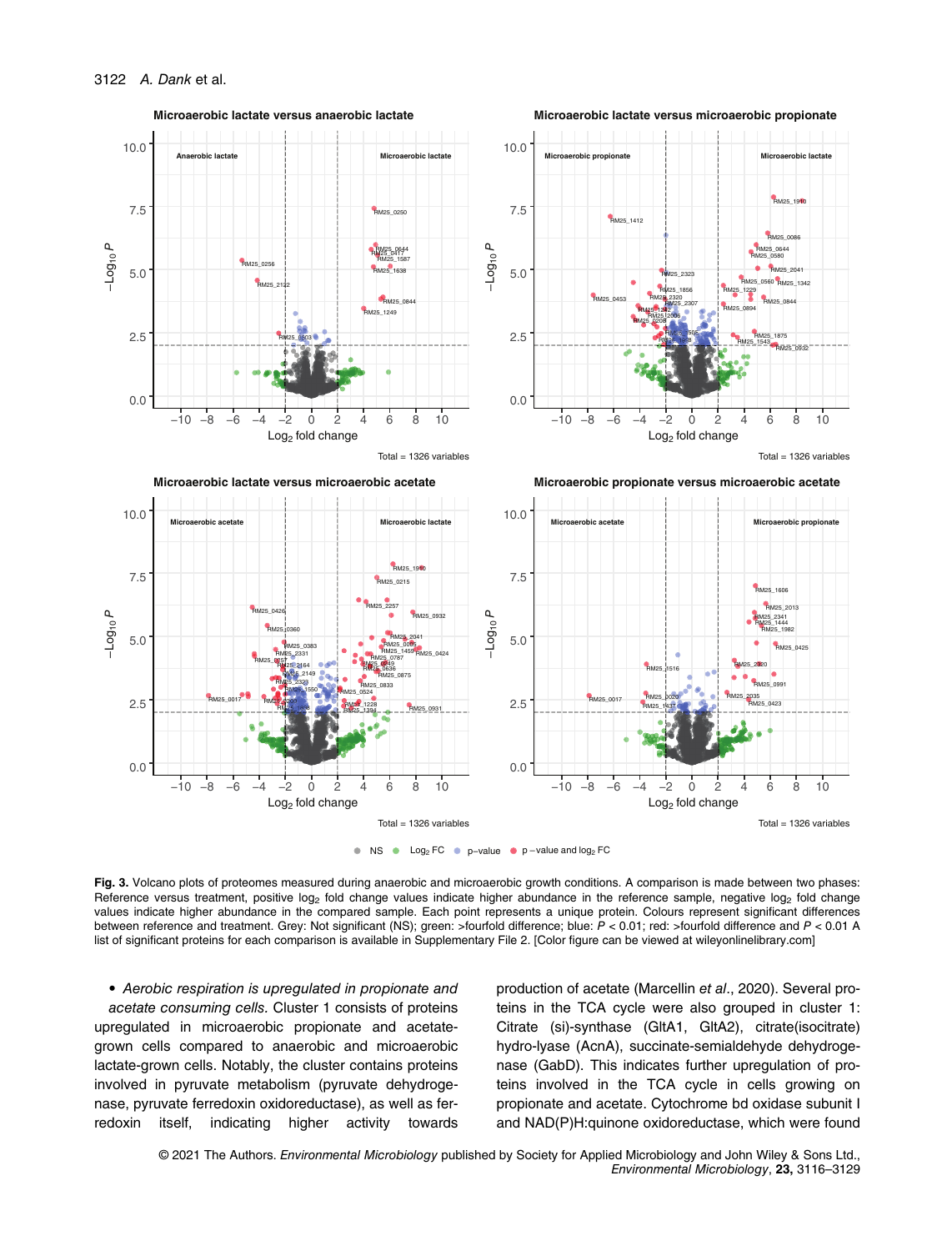

Fig. 4. Hierarchical clustering of proteomes from cells growing in anaerobic or microaerobic conditions on lactate (anaerobic and microaerobic) and propionate and acetate (microaerobic). K-means clustering with  $k = 8$  was applied to cluster detected proteins into protein clusters with similar abundance patterns across each sample. Protein clusters can be found in Supplementary File 3. [Color figure can be viewed at [wileyonlinelibrary.com](http://wileyonlinelibrary.com)]

to be significantly differently expressed (Fig. 3), were also present in this cluster, in line with further activation of aerobic electron transport. Cytochrome P450 was also present in this cluster. Cytochrome p450 is a b-type cytochrome (Munro and Lindsay, 1996) containing heme, involved in oxidative metabolism of a wide variety of substrates (Omura, 2005). NADH:flavin reductase was significantly more abundant in cells growing microaerobic on lactate compared to anaerobic conditions and was also significantly more abundant in acetate-grown cells compared to microaerobic lactate-grown cells. NADH:flavin reductase regenerates  $NAD<sup>+</sup>$  by reduction of flavins with NADH (Fontecave et al., 1987). Energy production and reoxidation of NADH depend greatly on flavin-dependent enzymes in aerobic conditions (Vorobjeva, 1999). These findings point towards further upregulation of aerobic respiration in microaerobic conditions in propionate and acetate consuming cells.

• Microaerobic conditions trigger oxidative stress response. Cells growing in microaerobic conditions showed upregulation of oxidative stress-related proteins. FrnE, a chaperone protein from the DSBA oxidoreductase family that protects proteins from oxidation during oxidative stress (Khairnar et al., 2013), was significantly upregulated in cells growing on lactate in microaerobic conditions compared to anaerobic conditions. NrdJ, a vitamin  $B_{12}$ -dependent ribonucleotide reductase involved in DNA repair in aerobic conditions was upregulated in the microaerobic lactate consumption phase compared to acetate and propionate consumption phase. Interestingly, in the acetate consumption phase several proteins which have been linked to bacterial oxidative stress response in various bacteria, glutathione S-transferase (P. freudenreichii) (Falentin et al., 2010), FeS cluster assembly protein SufB (E. coli) (Outten et al., 2003) and two component response transcriptional regulatory protein MprA (Mycobacterium tuberculosis) (He et al., 2006) were less abundant compared to microaerobic lactate grown cells. This indicates P. freudenreichii cells growing microaerobically on lactate experience higher oxidative stress levels compared to cells consuming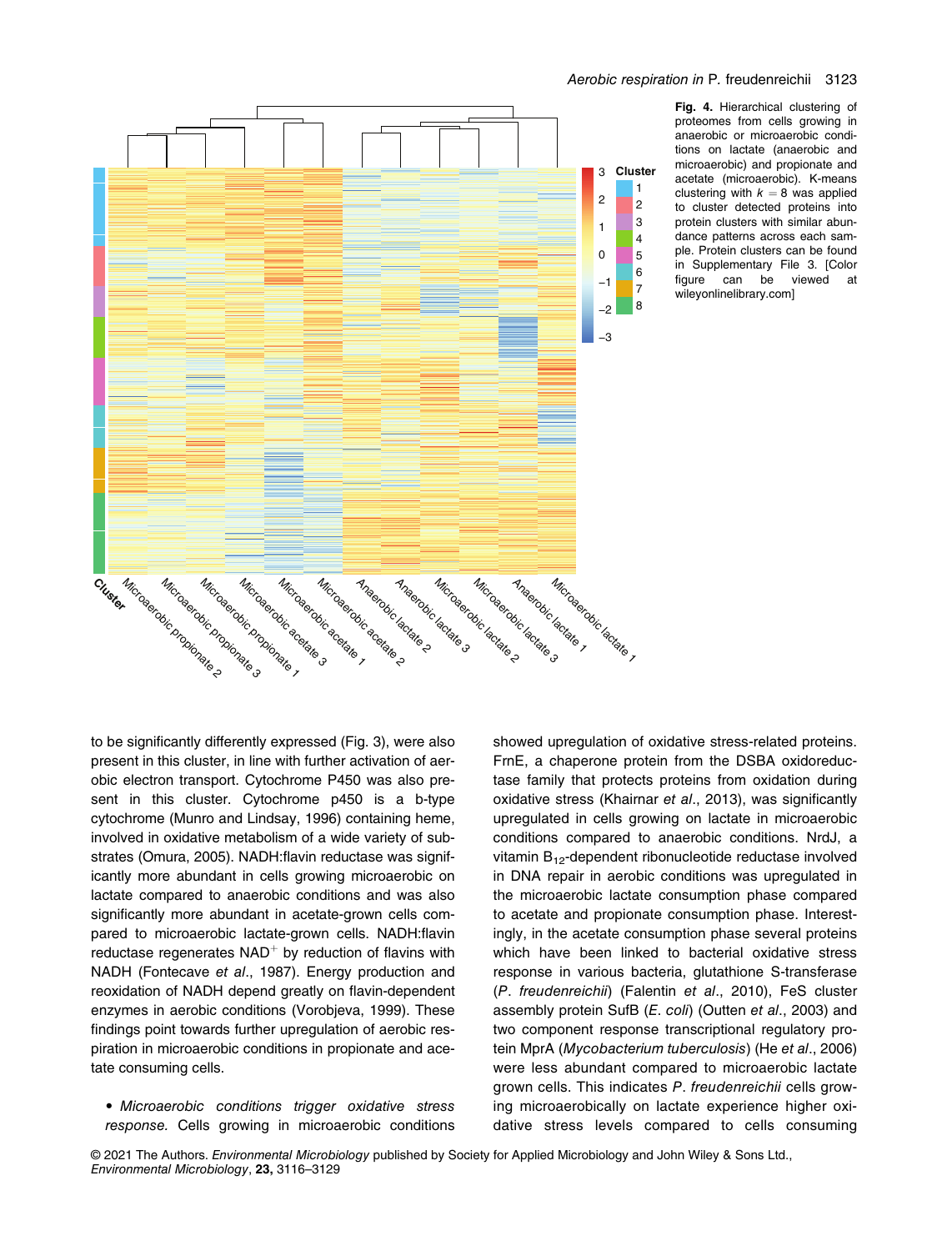#### 3124 A. Dank et al.



Lactate consumption phase: -Propionate consumption phase: Acetate consumption phase:

Fig. 5. Schematic overview of the metabolism of lactate in P. freudenreichii in microaerobic conditions. Undissociated acids can be transported through passive diffusion (closed arrows across the membrane). Dissociated acids have to be transported by (putative) transporters (dashed arrows with closed circle). Lactate is metabolized in three phases: a lactate consumption phase, propionate consumption phase and acetate consumption phase. In the lactate consumption phase, lactate is metabolized to propionate and acetate. In the propionate consumption phase the 'propionate switch' occurs and the produced propionate is metabolized to acetate. In the acetate consumption phase the 'acetate switch' occurs and acetate is metabolized to CO<sub>2</sub>. Several options have been proposed for the production of Acetyl-CoA from pyruvate. Either a pyruvate dehydrogenase complex (producing NADH) or pyruvate ferredoxin oxidoreductase (producing reduced ferredoxin) catalyses the conversion of pyruvate to Acetyl-CoA. Recently, a ferredoxin-based energy conservation system has been suggested in propionic acid bacteria (Marcellin et al., 2020) consisting of FixABCX, which oxidizes reduced ferredoxin and a quinol by reducing 2 NAD<sup>+</sup> (Ledbetter et al., 2017; Marcellin et al., 2020). The entire complex (FixABCX) could also be reconstituted in our proteomics data, supporting the possible role of pyruvateferredoxin oxidoreductase in the synthesis of acetyl-CoA from pyruvate and maintaining redox balance for anaerobic growth on lactate. A pyruvate oxidase (black dotted line), producing acetyl-phosphate from pyruvate and phosphate while consuming oxygen, has also been identified in the genome of P. freudenreichii, which may function as an energy-yielding oxygen tolerance mechanism (Marcellin et al., 2020) and which may explain lower propionate: acetate ratios found in microaerobic conditions compared to anaerobic conditions in P. freudenreichii. Two gene clusters of the succinate dehydrogenase/fumarate reductase can be found in the genome of P. freudenreichii, sdhABC1 (RM25 1246-RM25 1248) and sdhA3B3C2 (RM25\_1350-RM25\_1352). Most likely, one copy of the succinate dehydrogenase genes acts as fumarate reductase whilst the other copy acts as succinate dehydrogenase (Brzuszkiewicz et al., 2011; Parizzi et al., 2012). FRD, fumarate reductase; SDH, succinate dehydrogenase; bdcyt, bd-type cytochrome; NADH-DH, NADH dehydrogenase; MQ, menaquinone; MQH2, menaquinol. [Color figure can be viewed at [wileyonlinelibrary.com\]](http://wileyonlinelibrary.com)

acetate. Oxidative stress from radical formation largely depends on the activity of electron transport chains and is highest in the exponential growth phase (González-Flecha and Demple, 1995). The decreased abundance of oxidative stress response proteins may thus be a result of a decreased activity of electron transport chains due to the lower growth rates caused by the slow consumption rates of propionate and acetate. This is supported by cluster 8, consisting of proteins that were most abundant in anaerobic and microaerobic lactate-grown cells, average abundant in propionategrown cells and least abundant in acetate-grown cells. Several proteins involved in heme (HemA, HemY, HemK) biosynthesis were found in this cluster, indicating a decreased biosynthesis of heme, which is needed for aerobic respiration. Interestingly, also proteins

involved in vitamin  $B_{12}$  synthesis (CobA, CbiF, CbiM, CbiN, CbiQ, CbiL, CbiX, CobU) were found in this cluster, pointing towards lower demands for vitamin  $B_{12}$  in the acetate consumption phase, in line with the decrease of vitamin B<sub>12</sub>-dependent NrdJ.

• Lower growth rates on propionate and acetate are reflected by the proteome. The large difference in growth rates on lactate (either anaerobic or microaerobic) and propionate or acetate was reflected by proteomic clustering, which revealed a cluster with proteins with higher abundance in lactate-grown cells, average abundance in propionate-grown cell and lower abundance in acetate-grown cells (cluster 5). The main proteins in this cluster were related to biosynthesis processes: the 30S and 50S ribosomal proteins, DNA/RNA polymerase,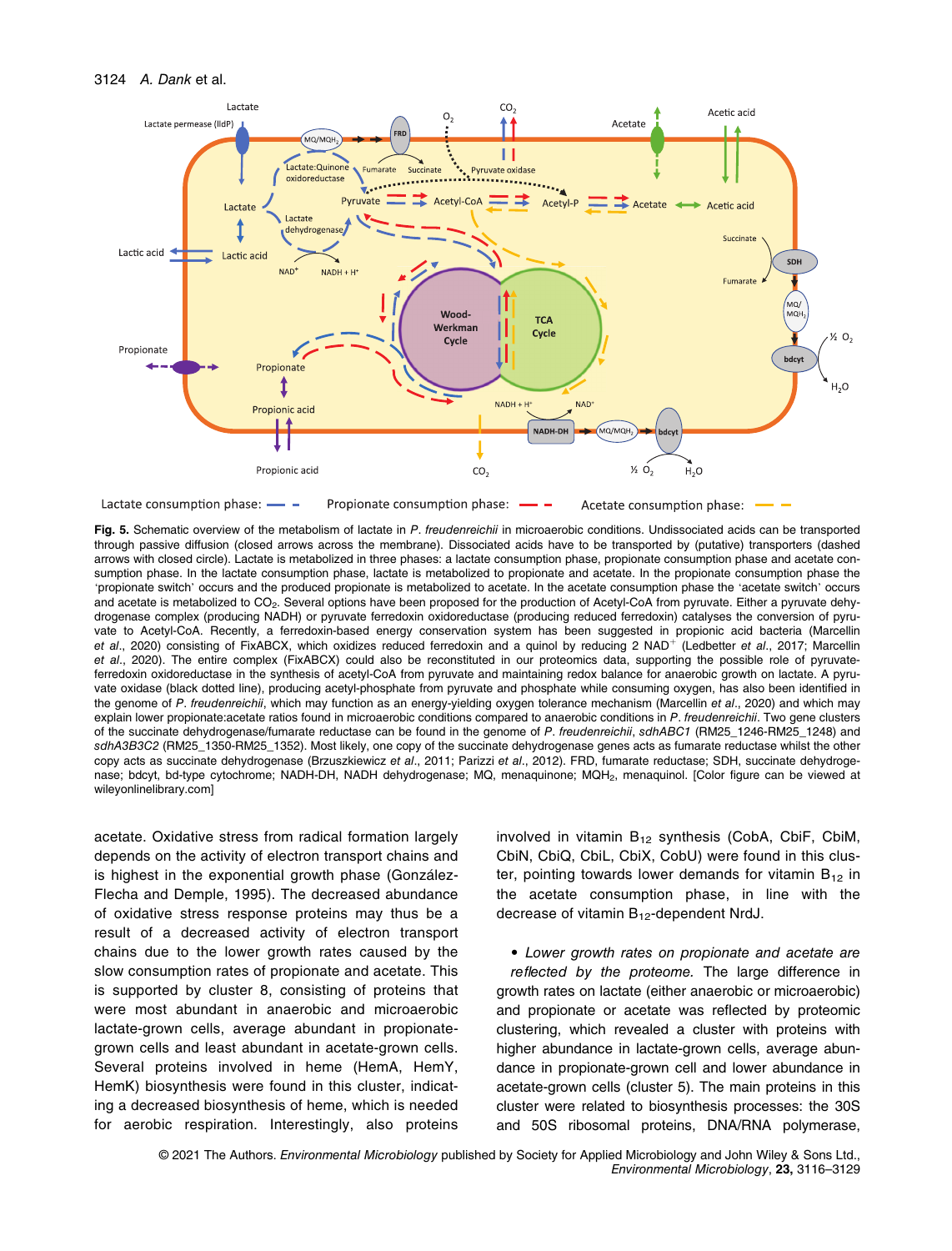aminoacyl-tRNA ligases (protein synthesis) and elongation factors. This reflects the higher growth rates in cells growing on lactate, either anaerobic or microaerobic, compared to propionate and acetate. This was supported by significant downregulation of several proteins related to transcription (HrdD, RmlN (Hansen et al., 2008)), synthesis of purines, thymidylate and methionine (5-formyl tetrahydrofolate cyclo-ligase (Hansen et al., 2008)), sulfur amino acid biosynthesis (sulfate adenylyltransferase (Ullrich et al., 2001)) and active growth (methionine aminopeptidase (Shapiro et al., 2011) and RtcB (RNA ligase (Chakravarty et al., 2012))) in acetate consuming cells. Together, these results indicate that P. freudenreichii cells consuming acetate impair their DNA, RNA and nucleotide synthesis and activate systems to become dormant and persistent, a survival strategy activated by a range of microorganisms including E. coli (Lewis, 2005).

## Biological niche propionic acid bacteria

Natural habitats of bacteria often include transition zones between oxic and anoxic environments. When diffusion of oxygen is lower compared to the consumption of oxygen by the microbial community, a transition zone with  $O<sub>2</sub>$  concentrations between oxic and anoxic levels exist (Morris and Schmidt, 2013). Such environments with microoxic zones include soil aggregates (Tiedje et al., 1984), sediments, the gastrointestinal tract of animals (Morris and Schmidt, 2013) and the human gut (Albenberg et al., 2014). Bacteria thriving in these environments often contain cytochrome oxidases of the bd type, which have high affinity for oxygen (D'mello et al., 1996; Baughn and Malamy, 2004) and therefore are functional in microoxic environments (Morris and Schmidt, 2013) by enabling aerobic metabolic flux at extremely low oxygen pressures (Puustinen et al., 1991). PAB contain bd-type cytochromes and are commonly found in soil (Hayashi and Furusaka, 1979), silage (Merry and Davies, 1999), the rumen of animals (Bryant, 1959) and human intestines (Albenberg et al., 2014), which contain microoxic zones. In the gut diffusion of oxygen from epithelial cells creates a low constant flux of oxygen which is consumed by the gut microbiota in the mucosa (Morris and Schmidt, 2013). Modulation of the  $pO<sub>2</sub>$  of the gut increased the abundance of Actinobacteria, including Propionibacterium, showing that these microorganisms benefit from low concentrations of oxygen being present (Albenberg et al., 2014). In our chemostat reactor the optimum gas inflow concentration contained a  $pO<sub>2</sub>$  of 16–32 mm Hg, close to the baseline levels of  $pO<sub>2</sub>$  of 40 mm Hg found in human intestinal tissues samples (Albenberg et al., 2014). Our results showed that at low concentrations of oxygen indeed PAB grow and benefit from

oxygen. When oxygen is available, P. freudenreichii can utilize fermentation products using the electron transport chain. In this way, P. freudenreichii ensures maximum uptake of substrates. The enzymatic activities needed in anaerobic and microaerobic metabolism are largely overlapping, making it possible to consume propionate and acetate with limited further investments in terms of de novo protein synthesis. The ability to scavenge fermentation end products of other microorganisms in microbial communities, like lactate, propionate, acetate and propanediol (Saraoui et al., 2013) further links to microoxic zones, like the gut, rumen and soil as ecological niche for PAB. At lower pH regions in the gastrointestinal tract, like the caecum with a pH of 5.7 (Fallingborg, 1999), passive diffusion of undissociated acids into the cell may occur. However, in more neutral regions of the gastrointestinal tract (pH up to 7.4 in the terminal ileum (Fallingborg, 1999)) or in the rumen (pH up to 6.5 (Argyle and Baldwin, 1988)) P. freudenreichii would greatly benefit from the presence of active propionate and/or acetate transporters. The ability to actively import these compounds using specific transporters instead of relying on passive diffusion needs to be investigated for P. freudenreichii.

## Conclusion

Here we have shown PAB can greatly benefit energetically from aerobic respiration via electron transport chains with oxygen as terminal acceptor. We have shown that under low levels of oxygen supply, P. freudenreichii deploys fermentative behaviour on lactate via the Wood–Werkman cycle and is able to subsequently oxidize its fermentation products propionate and acetate in a preferred order, pointing to an extension of its metabolic repertoire. The switch from the production of propionate to consumption of propionate is a phenomenon we propose to coin as the 'propionate switch' in analogy to 'acetate switch' described in  $E$ . coli (Wolfe, 2005).

The ability of P. freudenreichii to utilize fermentation end products secreted by other microbes, next to lactate, now also propionate and acetate, in combination with a functional respiratory chain containing a high  $O<sub>2</sub>$  affinity cytochrome bd complex, points towards a niche occupation in microoxic environments like the rumen and human intestine. The expression of all redox proteins, electron carriers and electron transport chain proteins in anaerobic conditions further support the hypothesis of the ecological niche of P. freudenreichii. The impact of (an) aerobic electron transfer chains on PAB ecology and colonization of various ecosystems with low supply of oxygen requires further studies.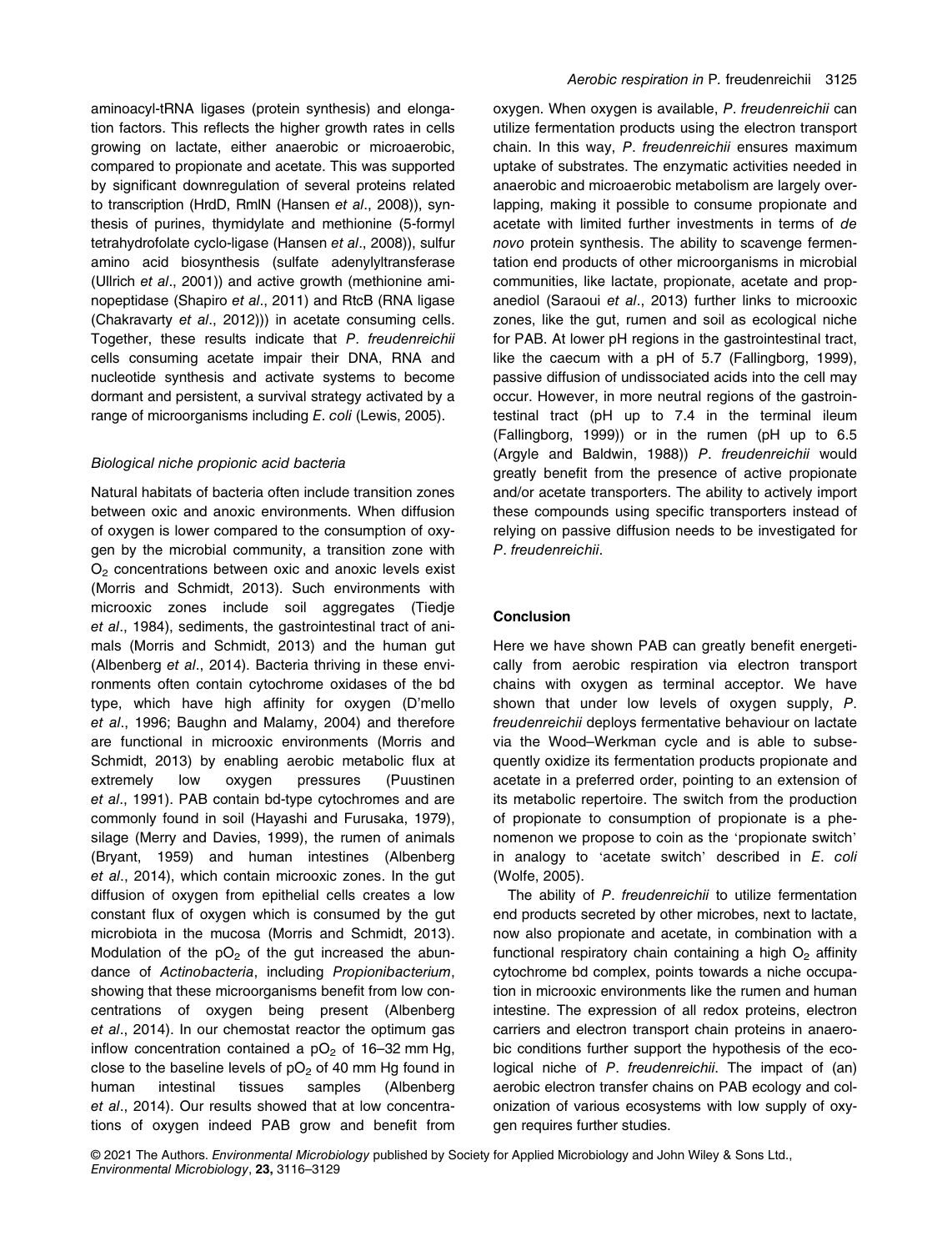#### Experimental procedures

## Strains and media

Sixteen strains of Propionibacteriaceae spp. (six strains Propionibacterium freudenreichii, two strains Acidipropionibacterium thoenii, five strains A. jensenii and three strains A. acidipropionici) isolated from different dairy sources were obtained from the public culture collections DSMZ or BCCM (see Supplementary File 1). All strains were initially cultivated using YEL containing per litre: 12.8 g L-lactic acid (16 g 80% L-lactic acid syrup, Sigma-Aldrich), 10 g tryptone (Oxoid), 5 g yeast extract (Oxoid), 5 g potassium dihydrogen phosphate. pH was adjusted to 7.0 using 5 M NaOH prior to autoclaving at 121°C for 15 min. Strains were stored in 30% (vol./vol.) glycerol cryovials at  $-80^{\circ}$ C.

#### Culture conditions initial screening

Strains were streaked from  $-80^{\circ}$ C stocks on YEL plates and incubated for 7 days at strict anaerobic conditions using anaerobic gas (gas mixture:  $80\%$  N<sub>2</sub>, 10% CO<sub>2</sub>, 10%  $H_2$ ) and an oxygen catalyst at 30 $\degree$ C in anaerobic jars. For aerobic incubation, single colonies were inoculated in 10 mL YEL in 100 mL shake flasks  $(\pm 1$  cm culture layer thickness) and incubated at  $30^{\circ}$ C static and shaking (120 rpm) for 5 days. For anaerobic incubation, single colonies were inoculated in 10 mL YEL in 50 mL Greiner tubes. Anaerobic samples were incubated at  $30^{\circ}$ C for 5 days in anaerobic jars at strict anaerobic conditions using anaerobic gas (gas mixture:  $80\%$  N<sub>2</sub>,  $10\%$  CO<sub>2</sub>, 10%  $H_2$ ) and an oxygen catalyst at 30°C in anaerobic jars. The optical density was measured at 600 nm  $(OD_{600nm})$ .

#### Long-term batch cultivation

A single colony of P. freudenreichii DSM 20271 was inoculated in 10 mL YEL and incubated at 30°C anaerobically for 2 days, after which 1% (vol./vol.) was inoculated into bioreactors with a working volume of 500 mL (Multifors, Infors HT, Switzerland). The stirring speed was set at 300 rpm, the temperature was kept constant at  $30^{\circ}$ C and the pH was controlled at 7.0 by automatic addition of 5 M NaOH and 0.5 M HCl. The gas mix containing  $N_2$  gas and air was supplied through a sparger at the bottom of the fermenter using a mass flow controller premixing gas at set values at a rate of 0.1<sup>-1</sup>min L\*. Cultivations were followed for a period of 400 h. 10 mL samples were taken at different intervals.

## Biomass quantification

Biomass was quantified by measuring the cell dry weight (CDW) concentration. Briefly, weighed samples were passed through pre-weighted membrane filters with a pore size of 0.2 μm (Pall Corporation, Ann Arbor, MI, USA) by a vacuum filtration unit. Residual cell material was washed using demi water. Filters were dried at 80°C for 2 days and weighed to determine the CDW concentration in  $g^*$  kg<sup>-1</sup>culture. For yield calculations CDW values were calculated from  $OD_{600nm}$  values using a second-order polynomial relation (van Mastrigt et al., 2018a).

#### Analysis of extracellular metabolites

Lactate, acetate and propionate were quantified by highperformance liquid chromatography as described by van Mastrigt et al. (2018b).

## Proteome analysis

Proteomic sample preparation and analysis. P. freudenreichii cells grown in the long-term batch cultivation were collected in 1 mL tubes and the cell pellet was frozen at  $-80^{\circ}$ C. Samples were taken at 30 h for anaerobic conditions. In microaerobic conditions, samples were taken after 30 h (lactate consumption phase), 5 or 7 days (propionate consumption phase) and between 13 and 15 days (acetate consumption phase). Samples were washed twice with 100 mM Tris–HCl (pH 8) and resuspended in 100 μl 100 mM Tris–HCl. Samples were lysed by sonication for 45 s twice while cooling 1 min on ice in-between. The protein content was determined using Pierce Coomassie protein assay and samples were diluted to 1  $\mu$ g<sup>\*</sup> $\mu$ <sup>-1</sup> using Tris-HCl buffer (pH 8). Samples were prepared according to the filter assisted sample preparation protocol (Wiśniewski et al., 2009) with the following steps: reduction with 15 mM dithiothreitol, alkylation with 20 mM acrylamide and digestion with sequencing grade trypsin overnight. Each prepared peptide sample was analysed by injecting (5 μl) into a nanoLC-MS/MS (Thermo nLC1000 connected to a Q Exactive HFX Orbitrap) as described previously (Lu et al., 2011). nLC-MSMS system quality was checked with PTXQC (Bielow et al., 2016) using the MaxQuant result files. LCMS data with all MS/MS spectra were analysed with the MaxQuant quantitative proteomics software package (Cox et al., 2014) as described before (Smaczniak et al., 2012; Wendrich et al., 2017).

Proteome data filtering, statistics and analysis. A protein database with the protein sequence of P. freudenreichii DSM 20271 (ID:UP000032238) was downloaded from UniProt. Filtering and further bioinformatics and statistical analysis of the MaxQuant ProteinGroups file were performed with Perseus (Tyanova et al., 2016). Reverse hits and contaminants were filtered out. Protein groups were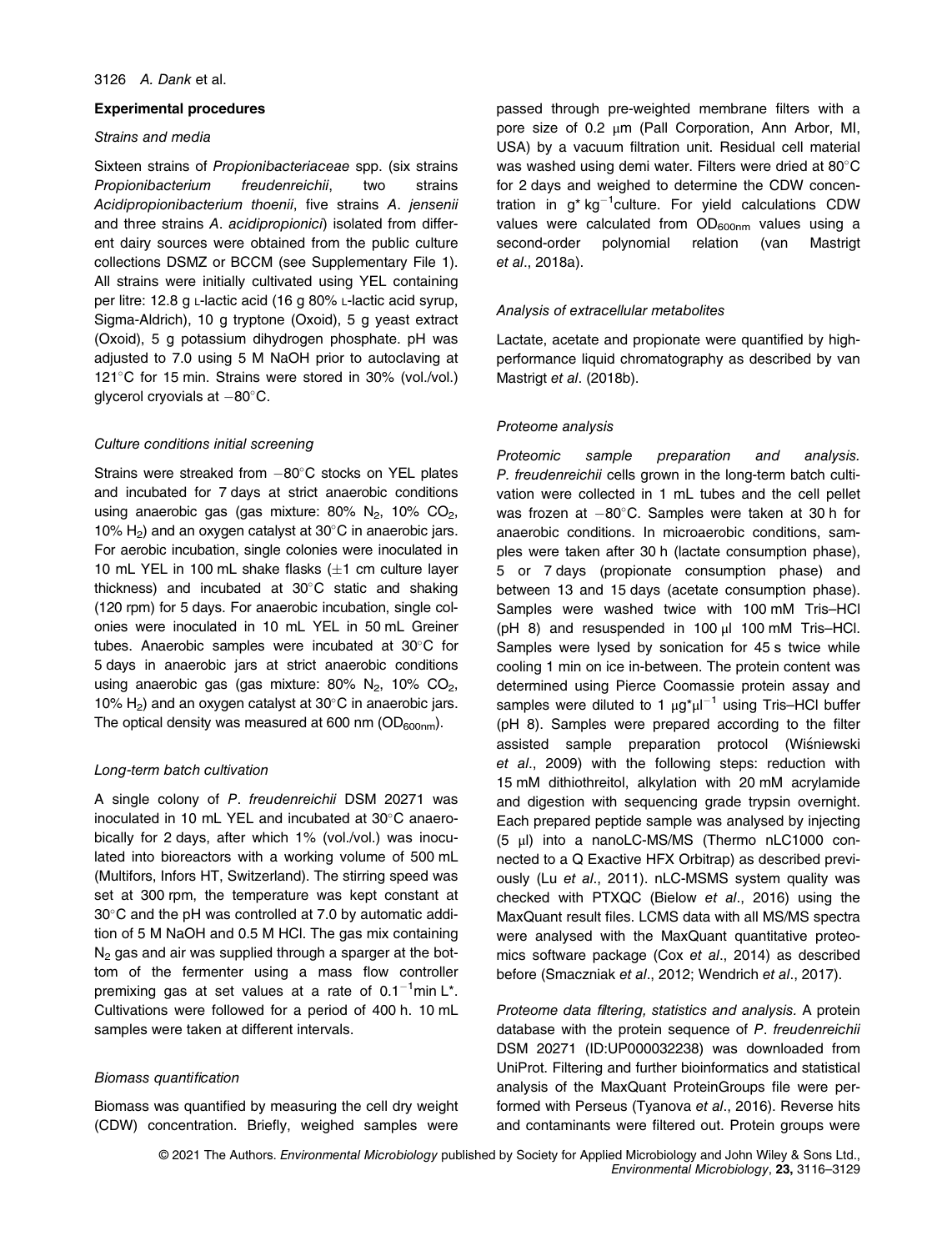filtered to contain minimally two peptides for protein identification of which at least one is unique and at least one is unmodified. Also, each group required three valid values in at least one of the experimental groups. Volcano plots were prepared based on the Student's t-test difference between samples. Volcano plots were produced in Rstudio (Racine, 2012) using EnhancedVolcano (Blighe et al., 2018). Proteins were considered to be significantly different amongst sample groups if  $P < 0.01$ and at least a fourfold change difference was detected. A heatmap was constructed using Pheatmap (Kolde, 2015) in R-studio. LFQ intensity values were normalized using Z-scores (Jain et al., 2005), after which hierarchical clustering was performed amongst samples using completelinkage clustering in Pheatmap. Protein expression pattern analysis and consequent clustering based on expression pattern was performed by K-means partitioning (MacQueen, 1967) in Pheatmap using  $k = 8$ , determined by the gap statistic method (Tibshirani et al., 2001) and the elbow method using factoextra (Kassambara and Mundt, 2017) in Rstudio.

## Acknowledgements

This work was financially supported by Arla Foods (Aarhus, Denmark). We thank Judith Wolkers-Rooijackers for her assistance in the HPLC analysis.

# **References**

- Albenberg, L., Esipova, T.V., Judge, C.P., Bittinger, K., Chen, J., Laughlin, A., et al. (2014) Correlation between intraluminal oxygen gradient and radial partitioning of intestinal microbiota. Gastroenterology 147: 1055–1063.
- Allison, C., and Macfarlane, G.T. (1989) Dissimilatory nitrate reduction by Propionibacterium acnes. Appl Environ Microbiol 55: 2899–2903.
- Argyle, J., and Baldwin, R. (1988) Modeling of rumen water kinetics and effects of rumen pH changes. J Dairy Sci 71: 1178–1188.
- Baughn, A.D., and Malamy, M.H. (2004) The strict anaerobe Bacteroides fragilis grows in and benefits from nanomolar concentrations of oxygen. Nature 427: 441–444.
- Beck, S., and Schink, B. (1995) Acetate oxidation through a modified citric acid cycle in Propionibacterium freudenreichii. Arch Microbiol 163: 182–187.
- Benz, M., Schink, B., and Brune, A. (1998) Humic acid reduction by Propionibacterium freudenreichii and other fermenting bacteria. Appl Environ Microbiol 64: 4507–4512.
- Bielow, C., Mastrobuoni, G., and Kempa, S. (2016) Proteomics quality control: quality control software for MaxQuant results. J Proteome Res 15: 777–787.
- Blighe, K., Rana, S., and Lewis, M. (2018) Enhancedvolcano: Publication-ready volcano plots with enhanced colouring and labeling. R package version 1.8.0. URL [https://github.](https://github.com/kevinblighe/EnhancedVolcano) [com/kevinblighe/EnhancedVolcano](https://github.com/kevinblighe/EnhancedVolcano).
- Bongaerts, J., Zoske, S., Weidner, U., and Linden, G. (1995) Transcriptional regulation of the proton translocating NADH dehydrogenase (nuoA-N) of Escherichia coli by electron acceptors, electron donors and gene regulators. Mol Microbiol 16: 521–534.
- Bott, M., and Niebisch, A. (2003) The respiratory chain of Corynebacterium glutamicum. J Biotechnol 104: 129–153.
- Britz, T.J., and Riedel, K.H.J. (1994) Propionibacterium species diversity in leerdammer cheese. Int J Food Microbiol 22: 257–267.
- Bryant, M.P. (1959) Bacterial species of the rumen. Bacteriol Rev 23: 125–153.
- Brzuszkiewicz, E., Weiner, J., Wollherr, A., Thürmer, A., Hüpeden, J., Lomholt, H.B., et al. (2011) Comparative genomics and transcriptomics of Propionibacterium acnes. PLoS One 6: e21581.
- Cardoso, F.S., Gaspar, P., Hugenholtz, J., Ramos, A., and Santos, H. (2004) Enhancement of trehalose production in dairy propionibacteria through manipulation of environmental conditions. Int J Food Microbiol 91: 195–204.
- Casal, M., Cardoso, H., and Leão, C. (1996) Mechanisms regulating the transport of acetic acid in Saccharomyces cerevisiae. Microbiology 142: 1385–1390.
- Chakravarty, A.K., Subbotin, R., Chait, B.T., and Shuman, S.  $(2012)$  RNA ligase RtcB splices 3'-phosphate and 5'-OH ends via covalent RtcB-(histidinyl)-GMP and polynucleotide-(3') pp (5') G intermediates. Proc Nati Acad Sci U S A 109: 6072–6077.
- Cove, J., Holland, K., and Cunliffe, W. (1987) The effects of oxygen on cutaneous propionibacteria grown in continuous culture. FEMS Microbiol Lett 43: 61–65.
- Cox, J., Hein, M.Y., Luber, C.A., Paron, I., Nagaraj, N., and Mann, M. (2014) Accurate proteome-wide label-free quantification by delayed normalization and maximal peptide ratio extraction, termed MaxLFQ. Mol Cell Proteomics 13: 2513–2526.
- D'mello, R., Hill, S., and Poole, R.K. (1996) The cytochrome bd quinol oxidase in Escherichia coli has an extremely high oxygen affinity and two oxygen-binding haems: implications for regulation of activity in vivo by oxygen inhibition. Microbiology 142: 755–763.
- de Vries, W., van Wijck-Kapteijn, W.M., and Stouthamer, A. (1972) Influence of oxygen on growth, cytochrome synthesis and fermentation pattern in propionic acid bacteria. Microbiology 71: 515–524.
- de Vries, W., van Wyck-Kapteyn, W.M.C., and Stouthamer, A.H. (1973) Generation of ATP during cytochrome-linked anaerobic electron transport in propionic acid bacteria. Microbiology 76: 31–41.
- Ebbighausen, H., Weil, B., and Krämer, R. (1991) Carriermediated acetate uptake in Corynebacterium glutamicum. Arch Microbiol 155: 505–510.
- Emde, R., and Schink, B. (1990) Oxidation of glycerol, lactate, and propionate by Propionibacterium freudenreichii in a poised-potential amperometric culture system. Arch Microbiol 153: 506–512.
- Falentin, H., Deutsch, S.-M., Jan, G., Loux, V., Thierry, A., Parayre, S., et al. (2010) The complete genome of Propionibacterium freudenreichii CIRM-BIA1T, a hardy actinobacterium with food and probiotic applications. PLoS One 5: e11748.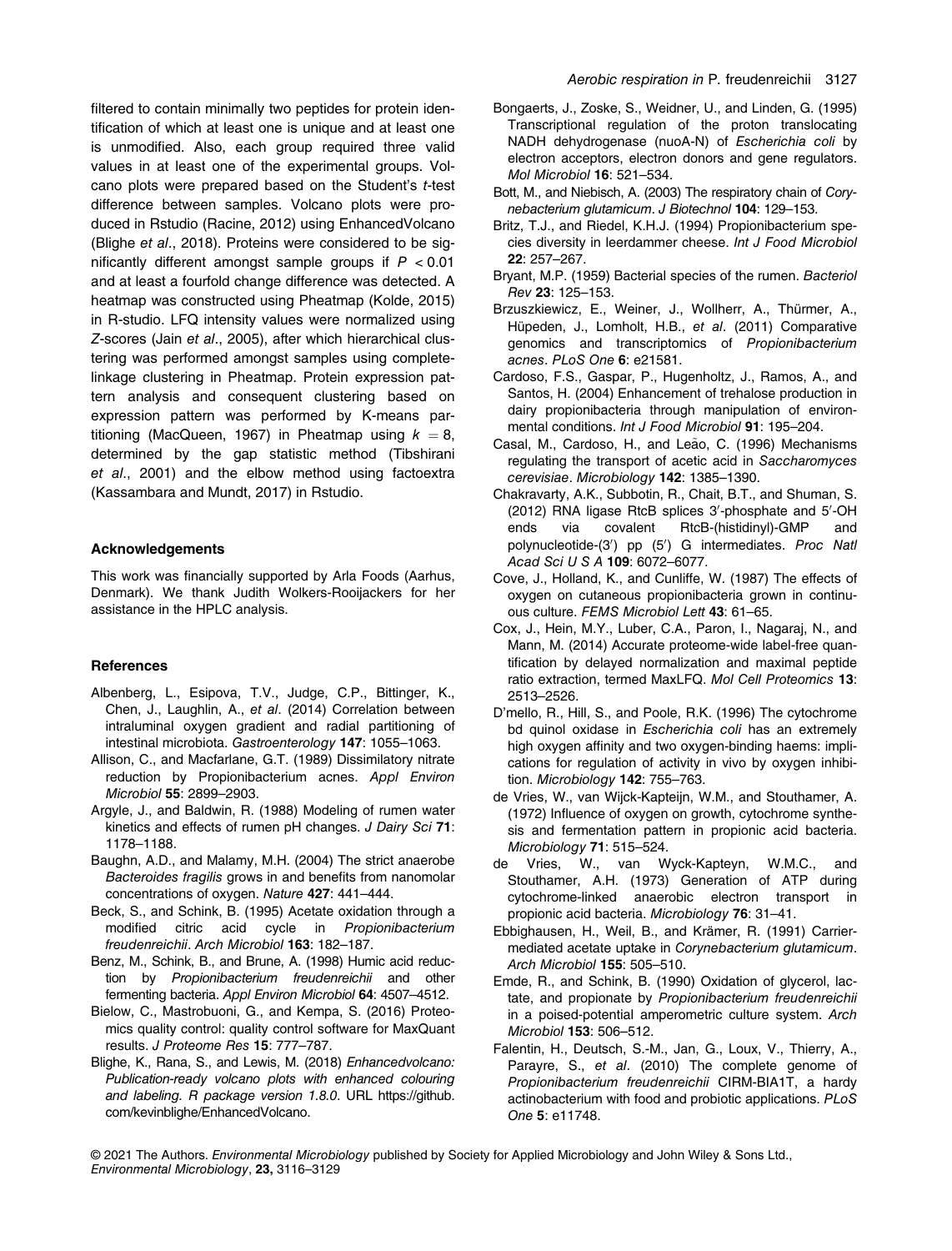3128 A. Dank et al.

- Fallingborg, J. (1999) Intraluminal pH of the human gastrointestinal tract. Dan Med Bull 46: 183–196.
- Fernández-Briera, A., and Garrido-Pertierra, A. (1988) A degradation pathway of propionate in Salmonella typhimurium LT-2. Biochimie 70: 757-768.
- Fontecave, M., Eliasson, R., and Reichard, P. (1987) NAD (P) H: flavin oxidoreductase of Escherichia coli. A ferric iron reductase participating in the generation of the free radical of ribonucleotide reductase. J Biol Chem 262: 12325–12331.
- Gimenez, R., Nuñez, M.F., Badia, J., Aguilar, J., and Baldoma, L. (2003) The gene yjcG, cotranscribed with the gene acs, encodes an acetate permease in Escherichia coli. J Bacteriol 185: 6448–6455.
- Giuffrè, A., Borisov, V.B., Arese, M., Sarti, P., and Forte, E. (2014) Cytochrome bd oxidase and bacterial tolerance to oxidative and nitrosative stress. Biochim Biophys Acta (BBA) - Bioenergetics 1837: 1178–1187.
- González-Flecha, B., and Demple, B. (1995) Metabolic sources of hydrogen peroxide in aerobically growing Escherichia coli. J Biol Chem 270: 13681–13687.
- Govantes, F., Albrecht, J.A., and Gunsalus, R.P. (2000) Oxygen regulation of the Escherichia coli cytochrome d oxidase (cydAB) operon: roles of multiple promoters and the Fnr-1 and Fnr-2 binding sites. Mol Microbiol 37: 1456–1469.
- Hansen, S., Lewis, K., and Vulić, M. (2008) Role of global regulators and nucleotide metabolism in antibiotic tolerance in Escherichia coli. Antimicrob Agents Chemother 52: 2718–2726.
- Hayashi, S., and Furusaka, C. (1979) Studies on Propionibacterium isolated from paddy soils. Antonie Van Leeuwenhoek 45: 565–574.
- He, H., Hovey, R., Kane, J., Singh, V., and Zahrt, T.C. (2006) MprAB is a stress-responsive two-component system that directly regulates expression of sigma factors SigB and SigE in Mycobacterium tuberculosis. J Bacteriol 188: 2134–2143.
- Hosie, A.H.F., Allaway, D., and Poole, P.S. (2002) A monocarboxylate permease of Rhizobium leguminosarum is the first member of a new subfamily of transporters. J Bacteriol 184: 5436–5448.
- Jain, A., Nandakumar, K., and Ross, A. (2005) Score normalization in multimodal biometric systems. Pattern Recog 38: 2270–2285.
- Karimpour-Fard, A., Epperson, L.E., and Hunter, L.E. (2015) A survey of computational tools for downstream analysis of proteomic and other omic datasets. Hum Genomics 9: 28.
- Kaspar, H.F. (1982) Nitrite reduction to nitrous oxide by propionibacteria: Detoxication mechanism. Arch Microbiol 133: 126–130.
- Kassambara, A., and Mundt, F. (2017) Package 'factoextra'. Extract and visualize the results of multivariate data analyses. URL [http://www.sthda.com/english/rpkgs/factoextra.](http://www.sthda.com/english/rpkgs/factoextra)
- Khairnar, N.P., Joe, M.-H., Misra, H.S., Lim, S.-Y., and Kim, D.-H. (2013) FrnE, a cadmium-inducible protein in Deinococcus radiodurans, is characterized as a disulfide isomerase chaperone in vitro and for its role in oxidative stress tolerance in vivo. J Bacteriol 195: 2880–2886.
- Kieraite-Aleksandrova, I., Aleksandrovas, V., and Kuisiene, N. (2015) Down into the Earth: microbial

diversity of the deepest cave of the world. Biologia 70: 989–1002.

- Kolde, R. (2015) pheatmap: Pretty heatmaps v.1.0.12. URL [https://cran.r-project.org/package](https://cran.r-project.org/package=pheatmap)=pheatmap.
- Ledbetter, R.N., Garcia Costas, A.M., Lubner, C.E., Mulder, D.W., Tokmina-Lukaszewska, M., Artz, J.H., et al. (2017) The electron bifurcating FixABCX protein complex from Azotobacter vinelandii: generation of low-potential reducing equivalents for nitrogenase catalysis. Biochemistry 56: 4177–4190.
- Lewis, K. (2005) Persister cells and the riddle of biofilm survival. Biochemistry (Moscow) 70: 267–274.
- Lu, J., Boeren, S., De Vries, S., Van Valenberg, H., Vervoort, J., and Hettinga, K. (2011) Filter-aided sample preparation with dimethyl labeling to identify and quantify milk fat globule membrane proteins. J Proteomics 75: 34–43.
- Machado, P., Félix, R., Rodrigues, R., Oliveira, S., and<br>Rodrigues-Pousada, C. (2006) Characterization Rodrigues-Pousada, C. (2006) Characterization and expression analysis of the cytochrome bd oxidase operon from Desulfovibrio gigas. Curr Microbiol 52: 274–281.
- MacQueen, J. (1967) Some methods for classification and analysis of multivariate observations. Proc Fifth Berkeley Symp Math Stat Prob 1: 281–297.
- Marcellin, E., McCubbin, T., Gonzalez-Garcia, R., Palfreyman, R., Stowers, C., and Nielsen, L. (2020) A pan-genome guided metabolic network reconstruction of five Propionibacterium species reveals extensive metabolic diversity. Genes 11: 1115.
- Merry, R.J., and Davies, D.R. (1999) Propionibacteria and their role in the biological control of aerobic spoilage in silage. Le Lait 79: 149–164.
- Morris, R.L., and Schmidt, T.M. (2013) Shallow breathing: bacterial life at low O<sub>2</sub>. Nat Rev Microbiol 11: 205-212.
- Munro, A.W., and Lindsay, J.G. (1996) Bacterial cytochromes P-450. Mol Microbiol 20: 1115–1125.
- Núñez, M.A.F., Kwon, O., Wilson, T.H., Aguilar, J., Baldoma, L., and Lin, E.C.C. (2002) Transport of l-lactate, d-lactate, and glycolate by the LldP and GlcA membrane carriers of Escherichia coli. Biochem Biophys Res Commun 290: 824–829.
- Omura, T. (2005) Heme–thiolate proteins. Biochem Biophys Res Commun 338: 404–409.
- Outten, F.W., Wood, M.J., Muñoz, F.M., and Storz, G. (2003) The SufE protein and the SufBCD complex enhance SufS cysteine desulfurase activity as part of a sulfur transfer pathway for Fe-S cluster assembly in Escherichia coli. J Biol Chem 278: 45713–45719.
- Parizzi, L.P., Grassi, M.C.B., Llerena, L.A., Carazzolle, M.F., Queiroz, V.L., Lunardi, I., et al. (2012) The genome sequence of Propionibacterium acidipropionici provides insights into its biotechnological and industrial potential. BMC Genomics 13: 562.
- Perry, A., and Lambert, P. (2006) Propionibacterium acnes. Lett Appl Microbiol 42: 185–188.
- Perry, A., and Lambert, P. (2011) Propionibacterium acnes: infection beyond the skin. Expert Rev Anti Infect Ther 9: 1149–1156.
- Pinchuk, G.E., Rodionov, D.A., Yang, C., Li, X., Osterman, A.L., Dervyn, E., et al. (2009) Genomic